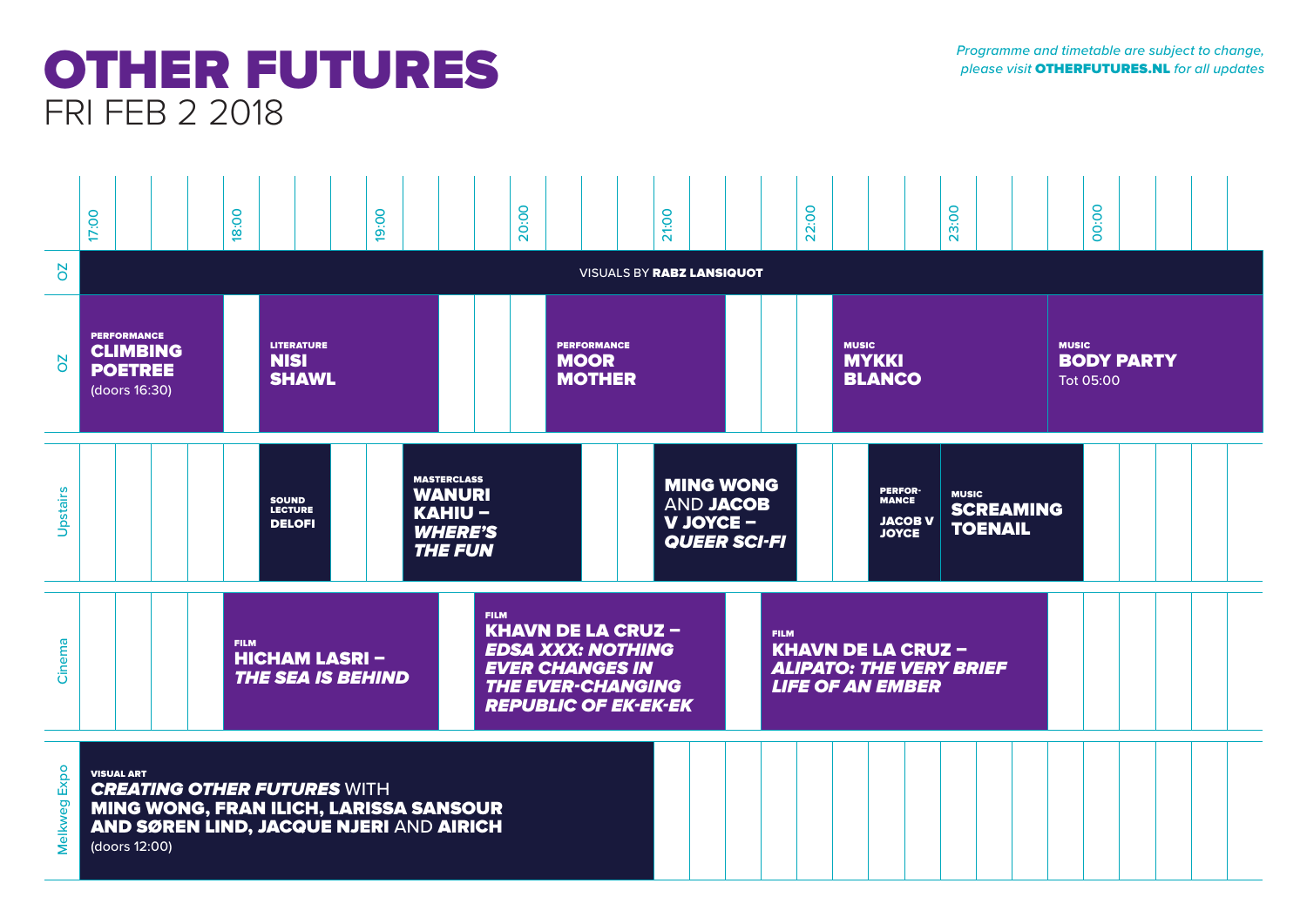## OTHER FUTURES SAT FEB 3 2018